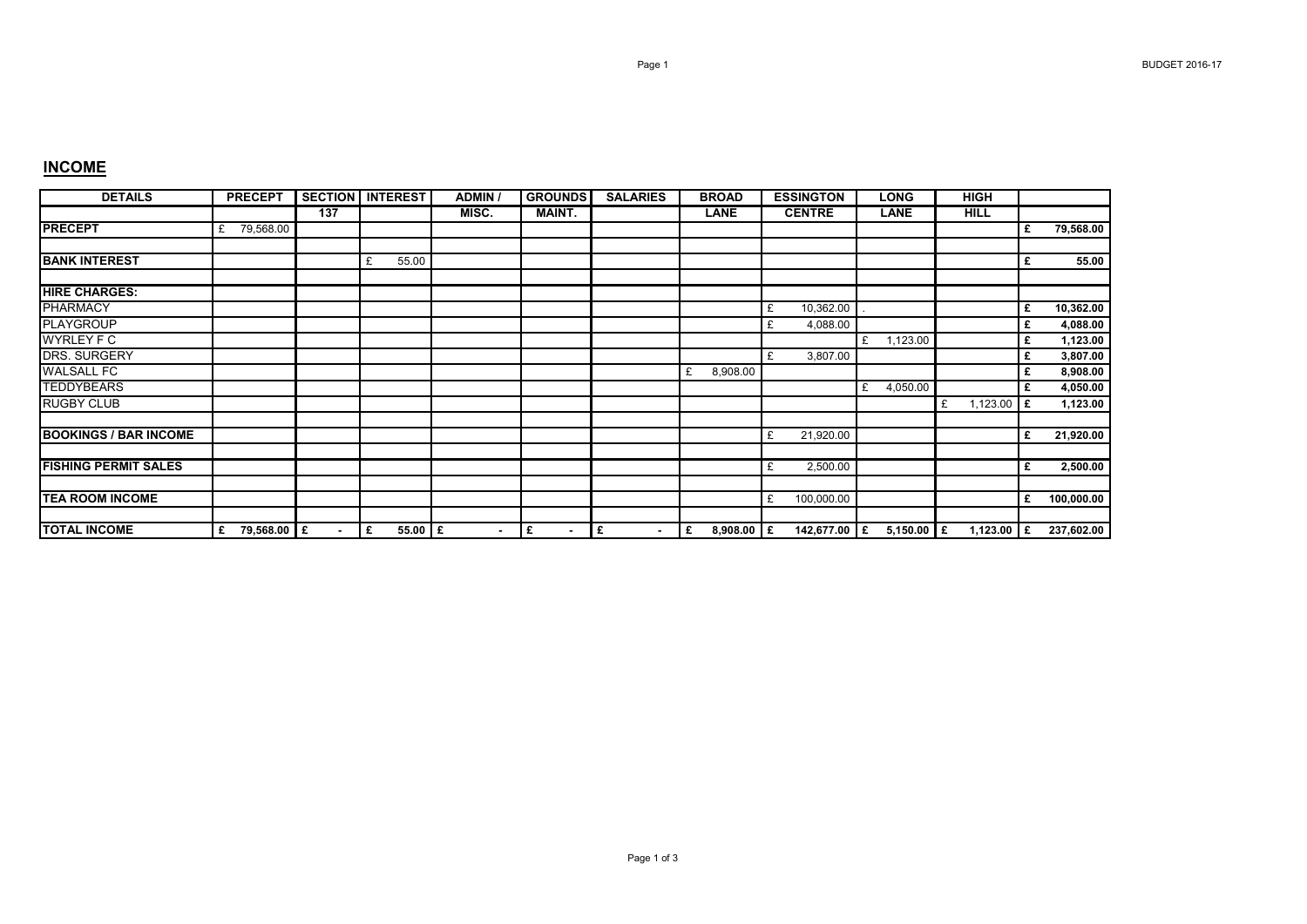## **EXPENDITURE**

| <b>DETAILS</b>                         | <b>PRECEPT</b> | 137              | <b>SECTION   INTEREST</b> |   | <b>ADMIN /</b><br>MISC. | <b>GROUNDS</b><br><b>MAINT.</b>       |   | <b>SALARIES</b> | <b>BROAD</b><br><b>LANE</b> |    | <b>ESSINGTON</b><br><b>CENTRE</b> | LONG<br><b>LANE</b>     | <b>HIGH</b><br><b>HILL</b> | <b>TOTAL</b> |              |
|----------------------------------------|----------------|------------------|---------------------------|---|-------------------------|---------------------------------------|---|-----------------|-----------------------------|----|-----------------------------------|-------------------------|----------------------------|--------------|--------------|
| <b>SALARIES:</b>                       |                |                  |                           |   |                         |                                       |   |                 |                             |    |                                   |                         |                            |              |              |
| CLERK(Inc Pension & mileage)           |                |                  |                           |   |                         |                                       | £ | 28,045.00       |                             |    |                                   |                         |                            | £            | 28,045.00    |
| ECC                                    |                |                  |                           |   |                         |                                       | £ | 16,910.00       |                             |    |                                   |                         |                            | £            | 16,910.00    |
| Tea Room                               |                |                  |                           |   |                         |                                       | £ | 63,500.00       |                             |    |                                   |                         |                            | £            | 63.500.00    |
| NI Employers                           |                |                  |                           |   |                         |                                       | £ | 3,550.00        |                             |    |                                   |                         |                            | £            | 3,550.00     |
|                                        |                |                  |                           |   |                         |                                       |   |                 |                             |    |                                   |                         |                            |              |              |
| <b>RATES</b>                           |                |                  |                           |   |                         |                                       |   |                 |                             | £  | 7,800.00                          |                         |                            | £            | 7.800.00     |
| <b>UTILITIES</b>                       |                |                  |                           |   |                         |                                       |   |                 |                             |    |                                   |                         |                            |              |              |
| GAS                                    |                |                  |                           |   |                         |                                       |   |                 |                             | £  | 7,188.00                          |                         |                            | £            | 7,188.00     |
| <b>ELECTRICITY</b>                     |                |                  |                           |   |                         |                                       |   |                 |                             | £  |                                   | 8,000.00 £ 15,000.00    |                            | £            | 23,000.00    |
| <b>WATER</b>                           |                |                  |                           |   |                         |                                       |   |                 |                             | £  | 3,300.00                          |                         |                            | £            | 3,300.00     |
| <b>TELEPHONE/INTERNET</b>              |                |                  |                           |   |                         |                                       |   |                 |                             | £  | 1,200.00                          |                         |                            | £            | 1,200.00     |
|                                        |                |                  |                           |   |                         |                                       |   |                 |                             |    |                                   |                         |                            |              |              |
| <b>ADMINISTRATION:</b>                 |                |                  |                           |   |                         |                                       |   |                 |                             |    |                                   |                         |                            | £            |              |
| <b>MAGAZINE AD</b>                     |                |                  |                           | £ | 200.00                  |                                       |   |                 |                             |    |                                   |                         |                            | £            | 200.00       |
| <b>MEMBERSHIPS / DONATIONS</b>         |                | £ 2,000.00       |                           | £ | 650.00                  |                                       |   |                 |                             |    |                                   |                         |                            | £            | 2,650.00     |
| PETTY CASH                             |                |                  |                           | £ | $\overline{1,200.00}$   |                                       |   |                 |                             |    |                                   |                         |                            | £            | 1.200.00     |
| <b>INSURANCE</b>                       |                |                  |                           | £ | 4,800.00                |                                       |   |                 |                             |    |                                   |                         |                            | £            | 4,800.00     |
| <b>CHAIRMANS ALLOWANCE</b>             |                |                  |                           | £ | 400.00                  |                                       |   |                 |                             |    |                                   |                         |                            | £            | 400.00       |
| <b>CIVIC SUNDAY</b>                    |                |                  |                           | £ | 3,000.00                |                                       |   |                 |                             |    |                                   |                         |                            | £            | 3,000.00     |
| <b>AUDIT FEE</b>                       |                |                  |                           | £ | 800.00                  |                                       |   |                 |                             |    |                                   |                         |                            | £            | 800.00       |
| <b>REFUSE / SANITARY EQUIPMENT</b>     |                |                  |                           | £ | 4,000.00                |                                       |   |                 |                             |    |                                   |                         |                            | £            | 4,000.00     |
| <b>CLEANING MATERIALS</b>              |                |                  |                           | £ | 1,200.00                |                                       |   |                 |                             |    |                                   |                         |                            | £            | 1,200.00     |
| <b>BAILIFFS &amp; OTHER HONORARIUM</b> |                |                  |                           | £ | 920.00                  |                                       |   |                 |                             |    |                                   |                         |                            | £            | 920.00       |
| ELECTION CONTINGENCY                   |                |                  |                           | £ | 1,000.00                |                                       |   |                 |                             |    |                                   |                         |                            | £            | 1,000.00     |
| <b>MISCELLANEOUS ITEMS</b>             |                |                  |                           | £ | 4,500.00                |                                       |   |                 |                             |    |                                   |                         |                            | £            | 4,500.00     |
| <b>TRAINING</b>                        |                |                  |                           | £ | 300.00                  |                                       |   |                 |                             |    |                                   |                         |                            | £            | 300.00       |
|                                        |                |                  |                           |   |                         |                                       |   |                 |                             |    |                                   |                         |                            |              |              |
| <b>GROUNDS MAINTENANCE</b>             |                |                  |                           |   |                         | £ $6,000.00$                          |   |                 |                             |    |                                   |                         |                            | £            | 6,000.00     |
|                                        |                |                  |                           |   |                         |                                       |   |                 |                             |    |                                   |                         |                            |              |              |
| <b>BUILDING MAINTENANCE</b>            |                |                  |                           |   |                         |                                       |   |                 |                             | £  | $2,000.00$ £                      | 1.000.00                |                            | £            | 3,000.00     |
|                                        |                |                  |                           |   |                         |                                       |   |                 |                             |    |                                   |                         |                            |              |              |
| <b>PHASE 10 REFURBISHMENT</b>          |                |                  |                           |   |                         |                                       |   |                 |                             | £  | 13,400.00                         |                         |                            | £            | 13,400.00    |
|                                        |                |                  |                           |   |                         |                                       |   |                 |                             |    |                                   |                         |                            |              |              |
| <b>TEA ROOM EXPENDITURE</b>            |                |                  |                           |   |                         |                                       |   |                 |                             | £  | 34,500.00                         |                         |                            | £            | 34,500.00    |
| <b>TOTALS</b>                          | l £            | $E$ 2,000.00 $E$ | $\sim$                    |   |                         | E 22,970.00 E 6,000.00 E 106,591.00 E |   |                 | $\sim$                      | Ι£ |                                   | 49,160.00 £ 16,000.00 £ | $\sim$                     |              | £ 236,363.00 |